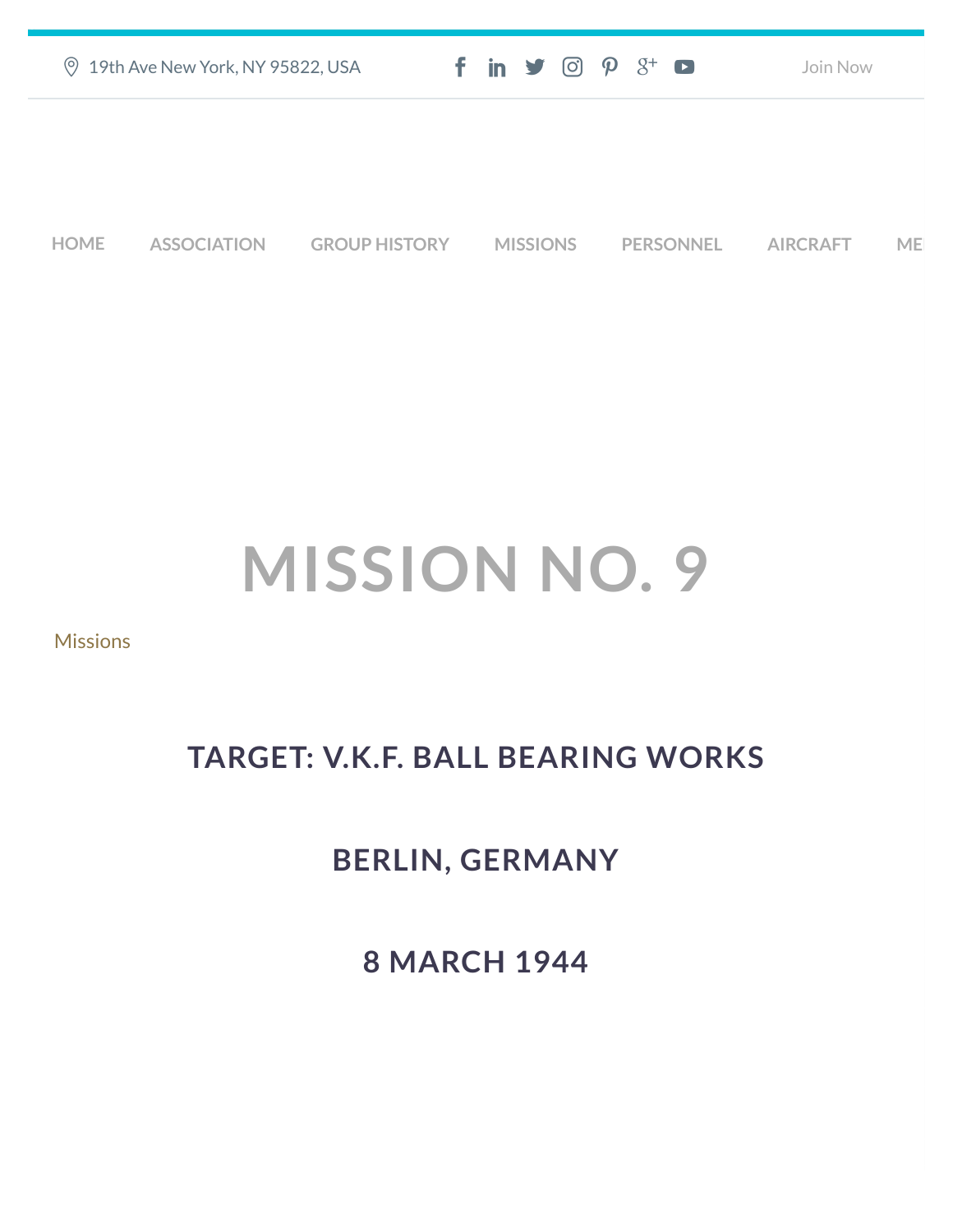

Seventeen aircraft returned to Erkner and the VK.F. ball bearing works, this time with excellent results. Ten combat wings, totaling 620 bombers of the Eighth Air Force, were dispatched, accompanied by 500 fighters, the largest number of fighter escort planes assembled to date to escort the bombers. A total of 470 bombers attacked the primary target.

The 457th comprised the low box of the 94th Combat Wing. Major Francis was Air Commander and Lt. Charles D. Brannan was pilot.

The route to the target was flown as briefed. The area surrounding the target was clear and bombing was visual. The factory was blanketed with bombs, which covered the target area with fire and smoke. Other smaller industrial buildings were hit and the railway station was destroyed.

Again the Group was attacked by enemy fighters; however, the friendly fighter support was excellent. Anti aircraft fire was moderate, with nine aircraft sustaining damage. No aircraft were lost.

The lead wing of the 3rd Air Division met fierce fighter Opposition and sustained heavy losses.